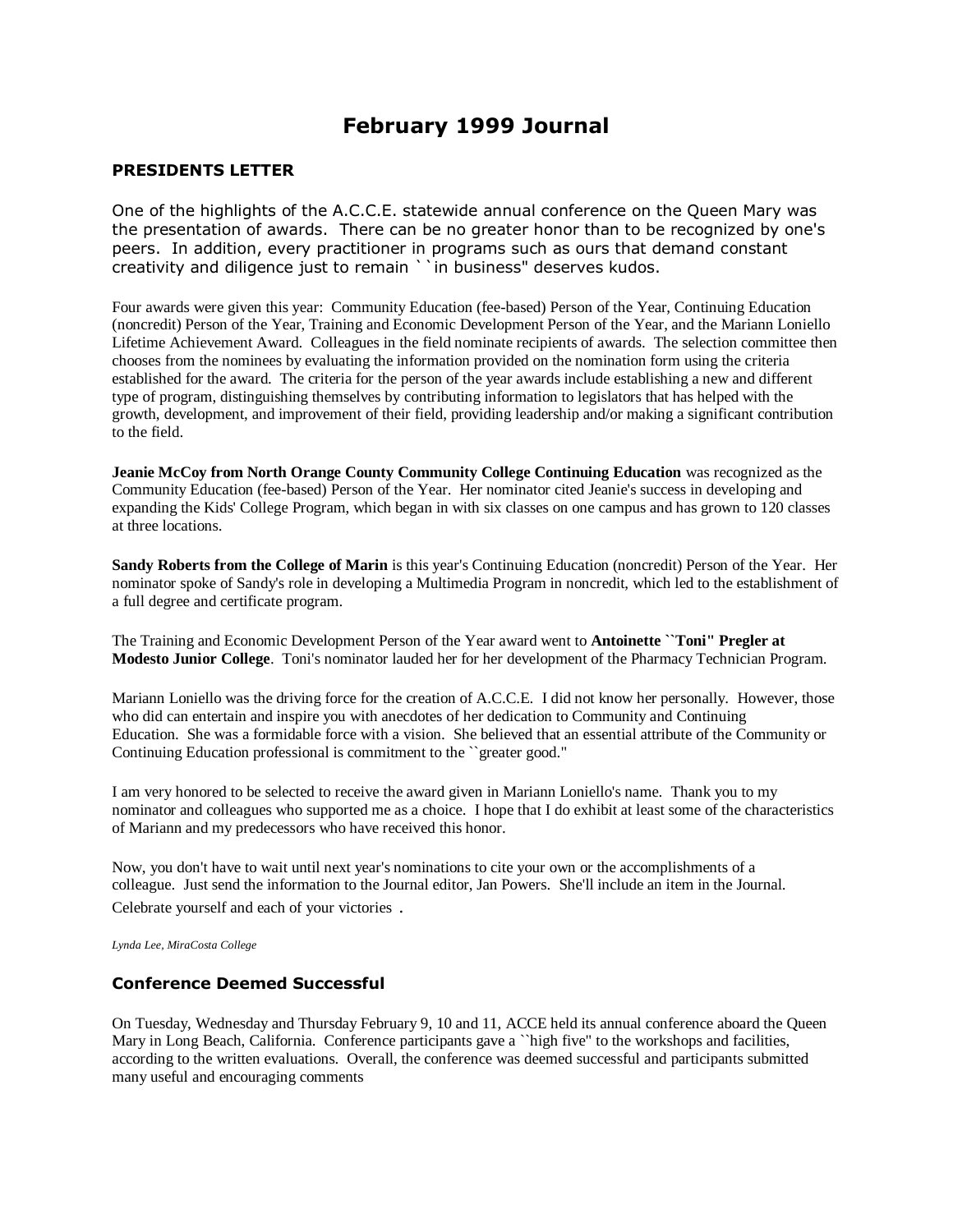The Queen Mary was given high marks as a conference site, along with all amenities, including delicious food. The keynote speaker and breakout sessions were also given high marks. Participants also made mention of the wonderful opportunities there were for networking among colleagues for meeting new people who shared new ideas and opportunities.

I had the privilege of visiting all the workshops on all three days and found them to be well received, engaging and informative. Even the few that had light attendance used the time for specific problem solving or in-depth discussion.

A particular highlight for participants was the keynote by Dr. Erlyene Piper-Mandy, a Psycho-Cultural Anthropologist who specializes in cross-cultural competence and American Ethnicity. She received a ``10+" ratings on a 5-point scale on several evaluations.

Many participants noted than the friendly atmosphere abroad the ship, the opportunity to visit a new location and a new urban setting was of particular importance. Long Beach, with its many fine tourist attractions, coupled with great presentations made this on of the best ACCE conferences ever.

*Ray Ramirez, San Diego College*

### **Community Ed Survey Summary**

The 1999 Survey of Community Education managers has been completed and the results yield some interesting information for you folks in the field. Here follows some major findings (% will not always equal 100% as not all responded to every question. Some areas are trimmed to the top 80% or so of responses in the interest of space).

Title: Dean 22%; Dir. 39%; Superv. 8%; Coord. 4.3% Reports To: Pres. 16%; VP 28%; Dean 32%; Dir 12%; Ass. Dean 12% How Long in Pos.: 1-3yr 32%; 4-7yr 16%; 7-10yr 16%; 10-15yr 20%;  $16+4%$ Education: Doct. 8%; MA 32%; BA 32%; AA 16% Age:  $31-40= 12\%$ ;  $41-50= 20\%$ ;  $51-60= 60\%$ ;  $60+ = 4\%$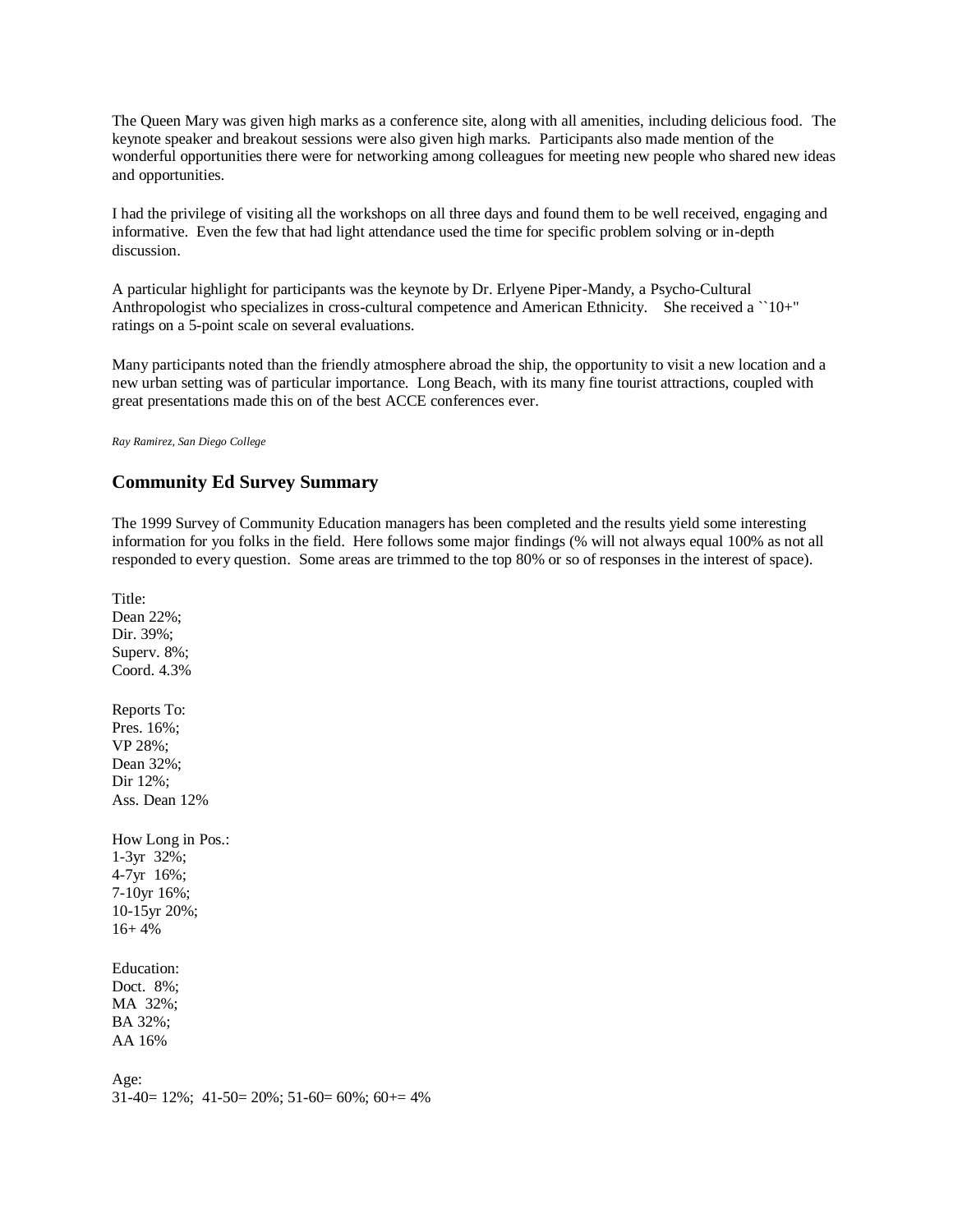Offer Online Progs.: 70.8% yes; 29.2% no

Offer Workforce Trng. Progs.: 68.2% yes; 31.8% no

Enrollments this year: Up 68%; Down 27.3%; Same 4.7%

Income this year: Up 72.7%; Down 22.7%; Same 4.6%

Responsibilities Other than ComEd: Noncredit 24%; Facilities 20%; Perf/Cult. Acts. 20%; SwapMeet 16%; Contract Ed 12%

Biggest Hassles: Finding Instructional Space 24%; College systems & Politics 16% Sup.& Mgt.of staff 12%; Not enough time 12%; Equipment & Software 8% Not enough staff 8%; \$ and time to dev. Progs. 8%

Changes between now and 2000? More online classes 24%; Changes in Org. Struct. 12%; Compet. for Resources 12%; Online Reg. with credit card 12%

Biggest Moneymakers: Computer Trng. 36%; Dance 28%; Med. Office 28% Spanish 20%; Childrens Progs. 12%; Yoga 12%

Major Growth Areas: Workforce Dev. Progs. 20%; Computer Trng. 12% Not for credit Cert. Progs. 8%; Kids Progs. 8%; Progs. 8%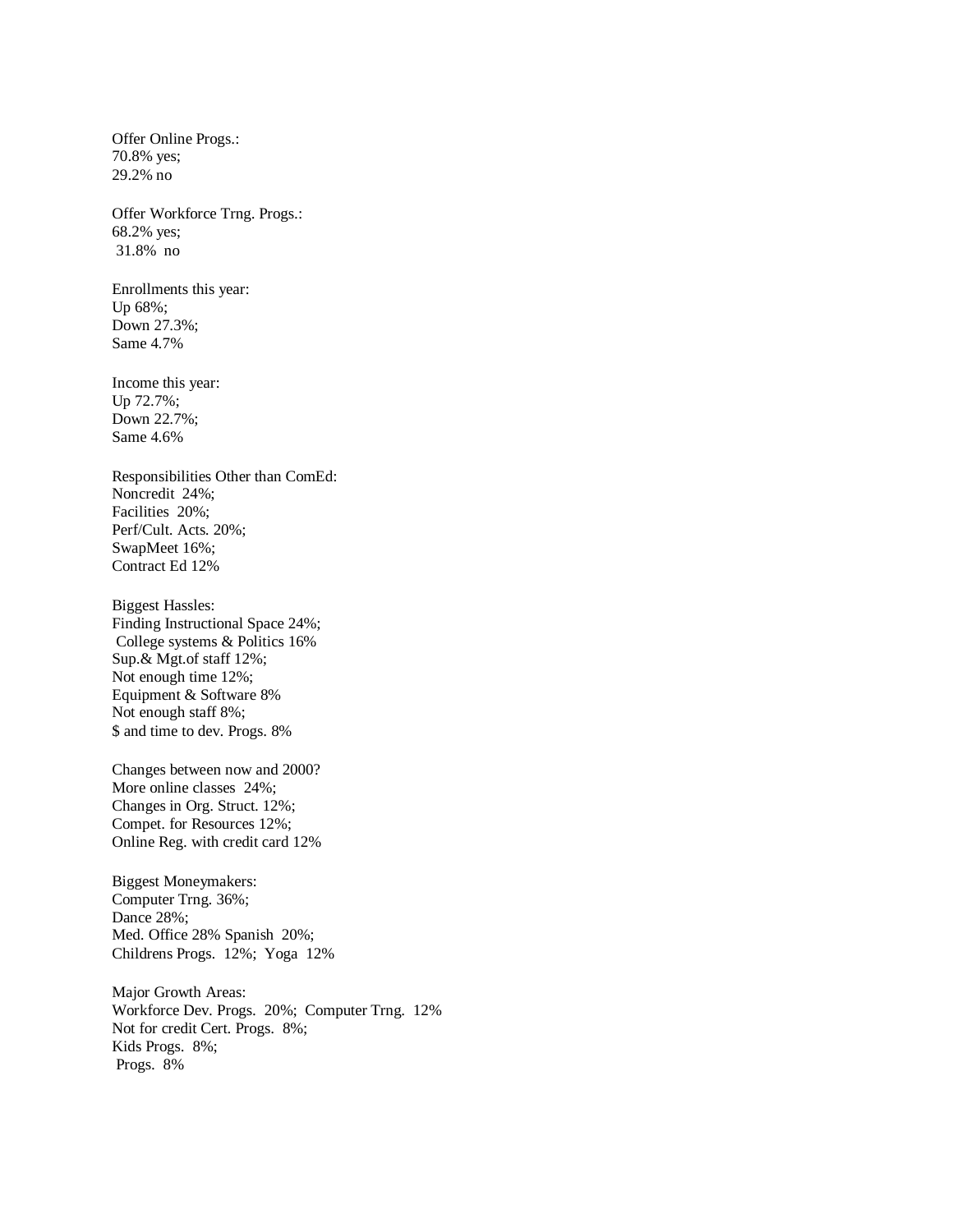What does all this tell us? Many of our group will retire within the next 5-8 years providing job opportunities for others. Online classes and computer classes will be a major focus in the next five years. Traditional programs such as dance, kids programs, languages, yoga, and medical office are still big draws. Workforce development will become a major thrust. Most programs are healthy and growing with increased enrollments and income. Complete copies of the survey results may be obtained from Tom Travis (Tel. 707-967-2900 ext. 2911; emai[lttravis@admin.nvc.cc.ca.us](mailto:ttravis@admin.nvc.cc.ca.us) ).

## **Noncredit & Adult Education Council News**

It was great seeing so many of you at the ACCE annual Conference last month on the ``Queen." What a setting, what fun, what an opportunity to share and learn! In keeping with that, I certainly hope that many of you were able to return to your business offices and infuriate your business manager with the information you learned about the revenue your program contributes to the college (as you argue for more of that money to be included in your expenditure budget).

Now for new legislative happenings:

Theresa Wright has created a new bill, SB 247, which is designed to allow for apportionment to be collected for the instruction of **Foreign Language** and for 80% apportionment to be paid for instruction provided to special interest groups, e.g. **employer's at their sites.** Personally, I think that neither of these are ``burning issues." If any of you feel otherwise, please call or e-mail me. Theresa Wright, a legislator from Simi Valley, created this legislation to assist the Simi Valley Adult School. The language does include Community College Noncredit programs, so I believe they consider that this may be of benefit to us.

The real issue, however, remains that there will be no additional dollars to fund such special interest offerings. Colleges will simply need to take dollars away from much needed basic skills, ESL and other areas if we want to fund them. I strongly support the notion that colleges should be able to collect apportionment for classes offered to assist local employers. But, I believe that at 100% reimbursement and that there should be increases to our fund to cover the costs of offering these much needed programs that assist the local economy.

Another bill of note is AB 425, Baldwin, allows for the offering of community college classes (Credit and Non-Credit) in facilities that do not meet ``Field Act" requirements for earthquake safety. As I read this legislation, it appears that any building is acceptable if it meets the following criteria: a) it met building code requirements when constructed; b) a certified structural engineer has inspected it; and c) the engineer states it is in, ``substantial compliance with the article and is likely to resist, without catastrophic collapse earthquake forces generated by major earthquakes of the intensity and severity of the strongest experienced in California."

Although, it is my belief that Noncredit/Adult programs have always been exempt from Field Act requirements, many boards of trustees have been unwilling to allow any college programs to be offered in non-Field Act facilities due to their concerns about personal liability. AB 425 specifically exempts board members and college personnel from any personal liability for facilities used that do not comply with Field Act provided they do meet the provisions of the bill.

*Lani DeVincentis, Glendale College*

#### **1999 Membership Wrap Up**

ACCE currently has 75 paid members. We will soon be faxing all colleges who have not yet paid this year's membership fee. Many of you who enjoyed our conference at the Queen Mary may not realize that membership is a separate fee from registration and we do hope that you will tie that knot soon. Help in the form of an Invoice is on the way!